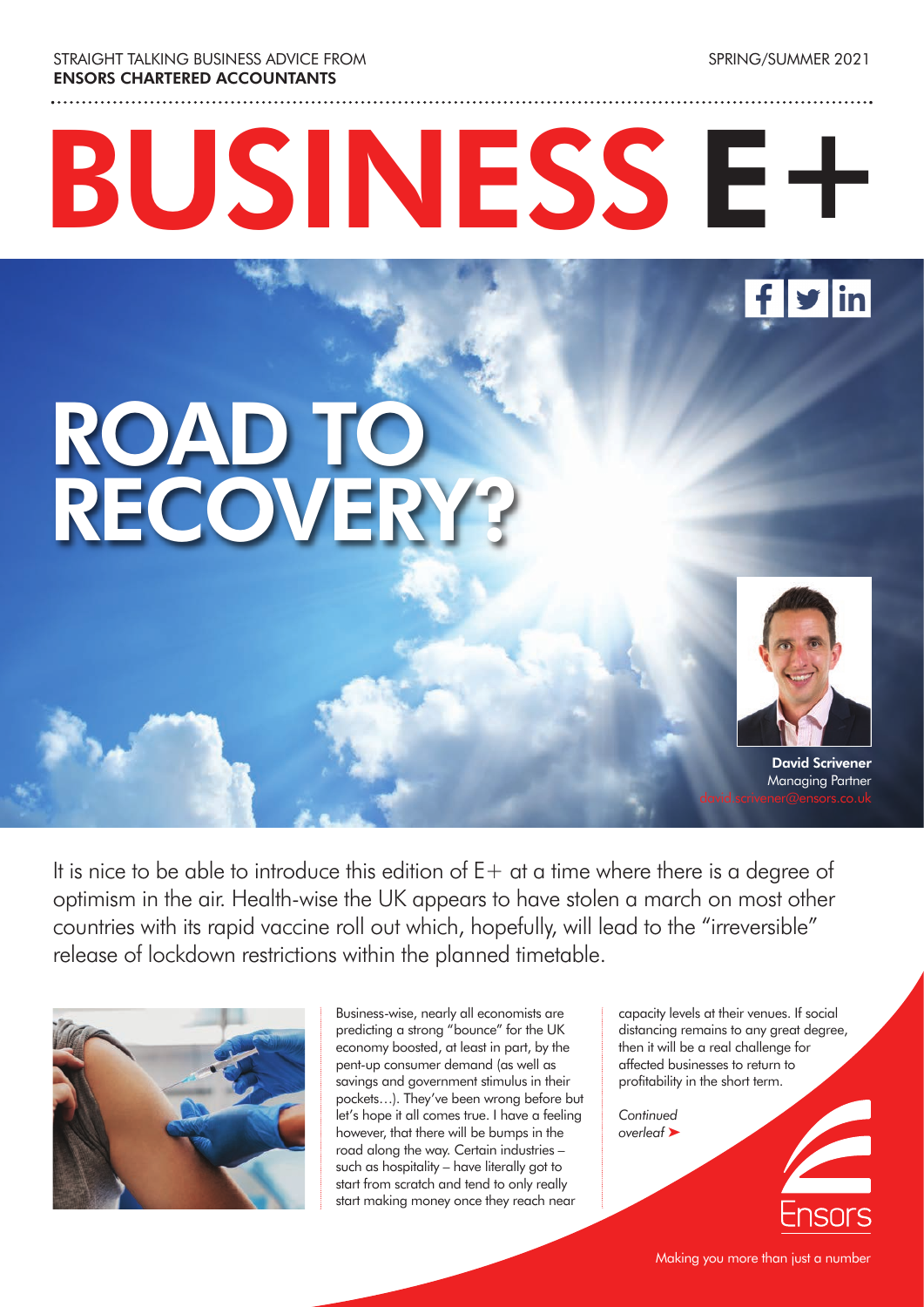### Cover Story *continued*

In this newsletter Mark Upton, our Head of Business Recovery, looks at some of those "bumps" that are going to present themselves as obstacles for businesses over the coming months. The eventual turning off of government stimulus (be it furlough, HMRC's approach to debt collection or supported lending schemes requiring repayment) will have quite a dramatic impact on businesses and the people that work for them. That package of stimuli has allowed businesses much needed time to make long term decisions, but it has also put off the inevitable in certain situations. As ever, taking early advice is essential if there are issues that worry you and we would be pleased to help any of our clients plot a way through.

The other hot topic for office-based businesses is how and when people will return to the office. Some prominent businesses have said that they never will. Their staff will "work from anywhere" which could be home, client's premises, a serviced office location or even the local café. There will inevitably be a reduction in demand for office space in larger cities, as this filters down, and as lease events occur over the next few years. Most businesses that we talk to however, wish to strike a

balance – taking the best of both approaches – creating an agile workforce who can work from home for some of the time but with a clear and strong cultural pull towards being in the office with colleagues for the majority of the time. When it is safe to do so, this is the approach that we will take as we think it is best for our business, the development and training of our apprentices and for client service.

We have also had a Budget since our last edition and there are a number of articles in the newsletter that deal with the changes to the tax regime as a result. The introduction of the "Super Deduction", that seeks to reward those companies that invest in capital equipment, was fairly prominent in the Chancellor's speech however, Robert Leggett shows on page four that, like most perceived tax giveaways, there are some important issues to watch out for before diving in.

The Budget was ultimately silent on changes to capital gains tax (CGT) despite some pretty strong rumours that it was set to increase significantly. The rumours helped to buoy M&A activity in our Corporate Finance team who continue to

be extremely busy helping clients buy and sell businesses as well as secure funding. As described in more detail on page y, 2020 was a great year for our CF Team as they completed a record number of transactions which saw them top the league table in the whole of the East of England. They have also recently won "Private Equity Deal of the Year" at the coveted Insider M&A Awards for their part in the Vanilla Electronics deal. This is a remarkable achievement given the majority of that year was spent working remotely, sometimes completing transactions without ever meeting the people involved!

Finally, in this edition we introduce Zoe McLaughlin in our popular Meet the Team interview. Zoe has recently been promoted to Associate Partner which adds further to the number of colleagues who have been with the firm right through from trainee level. Internal promotions like this really endorse the training and development culture at Ensors and it is great to add Zoe to the senior team, even if I have now found out that she is a TV soap addict!

I hope you enjoy reading our newsletter and wish you all the best.

### NEWSBITES...

#### Employee Ownership **Trusts**

Following the major changes to Entrepreneurs Relief back in March 2020 and the impact this had on the tax charges levied on business owners looking to sell, the adoption of Employee Ownership Trusts has certainly come into its own as a means of alleviating some of the tax liabilities.

In addition, it can be a valuable resource when looking at ways to reward loyal and valuable members of staff when, under current economic conditions, traditional remuneration opportunities can be very limited. For more information on how Employee Ownership Trusts can be utilised please read our blog online https://www.ensors.co.uk/blog/ employee-ownership-coming-to-abusiness-near-you/

### Patent Box changes

From 1 July 2021 the original Patent Box will cease and all companies that are still claiming under the old rules will move into the new Patent Box. Why the change?

With international tax avoidance increasingly under the spotlight, it became clear that preferential IP regimes, such as the UK patent box, allow globally mobile enterprises to pick and choose where to have their IP profits taxed. To counter this, a new international framework was been drawn up that requires substantive economic activity as a condition for access to all preferential IP regimes. For more information on the new Patent Box rules please read our blog online https://www.ensors.co.uk/ patent-box-blog

### Off-Payroll working rules

HMRC's off-payroll working rules, historically known as 'IR35', were first introduced over 20 years ago and were designed to ensure that workers providing services to a client through an intermediary, such as a personal service company, and who would have been an employee if they were contracted directly, pay broadly the same tax and National Insurance contributions (NICs) as employees.

These rules changed significantly from 6 April 2021 and have seen responsibility for determining workers' employment status shifting from the intermediary to the end client in many circumstances. For more information on the new Off Payroll Working rules please read out blog online https://www.ensors.co.uk/ off-payroll-working-blog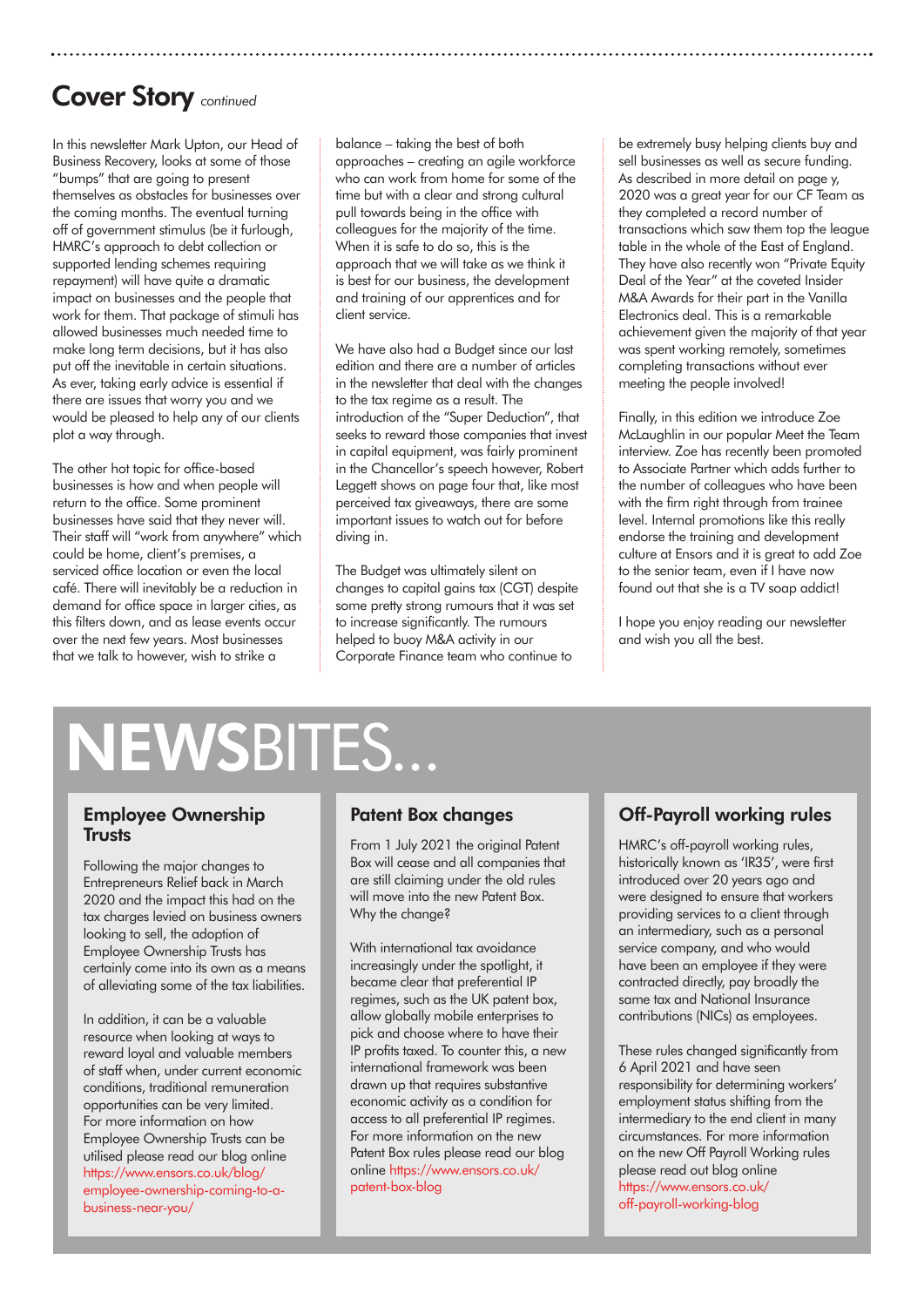### CHALLENGES TO BUSINESSES as we come out of the pandemic

It is a fact that every single business has been challenged by trading during the pandemic and there remain considerable challenges as we return to 'normality'. Many businesses have, of course, successfully adapted to changing trading conditions, demonstrating incredible resourcefulness, and we have seen illustrations of that throughout all sectors of our client base.



Mark Upton Business Recovery Partner mark.upton@ensors.co.uk

The unprecedented support provided in the form of the furlough scheme, business rates support, deferment of HMRC liabilities, CBILS and 'Bounce Back' loans have undoubtedly ensured that many businesses are in a position now to take advantage of the easing of lockdown restrictions. Some predictions are that during the first half of 2022 the economy will be back to pre-Covid levels of activity and this will be driven by pent-up consumer demand as life begins to return to normality.

However, it is also the case that many businesses will be emerging from lock down and entering the new trading period with additional debt burdens and other challenges. The deferment of liability that

was available and having taken on CBILS and Bounce Back loans will mean that many businesses are carrying additional debt and they may also be facing a changed market that has developed throughout lockdown.

It will therefore be important to try and understand the financial circumstances of the businesses that you are going to be trading with as we emerge from lockdown and the measures of support are removed. Throughout lockdown there has, to all intents and purposes, been a stay in the ability of businesses to issue winding up petitions and this has now been extended until 30 June 2021 so there may be a flurry of court activity as soon as the restriction is removed.

The position that HMRC takes will also be interesting. Currently HMRC are providing a lot of assistance to businesses and our experience is that Time to Pay arrangements are fairly readily accessible over as much as a 24 month period, representing a significant shift from the pre-Covid position. We have even heard of a 5 year agreement being reached.

POST-COVID-19

But combine that with the fact that there is an enormous government debt to repay and that HMRC have regained preferential status as a creditor in insolvency proceedings, I cannot see that HMRC's compliant position will last for too long.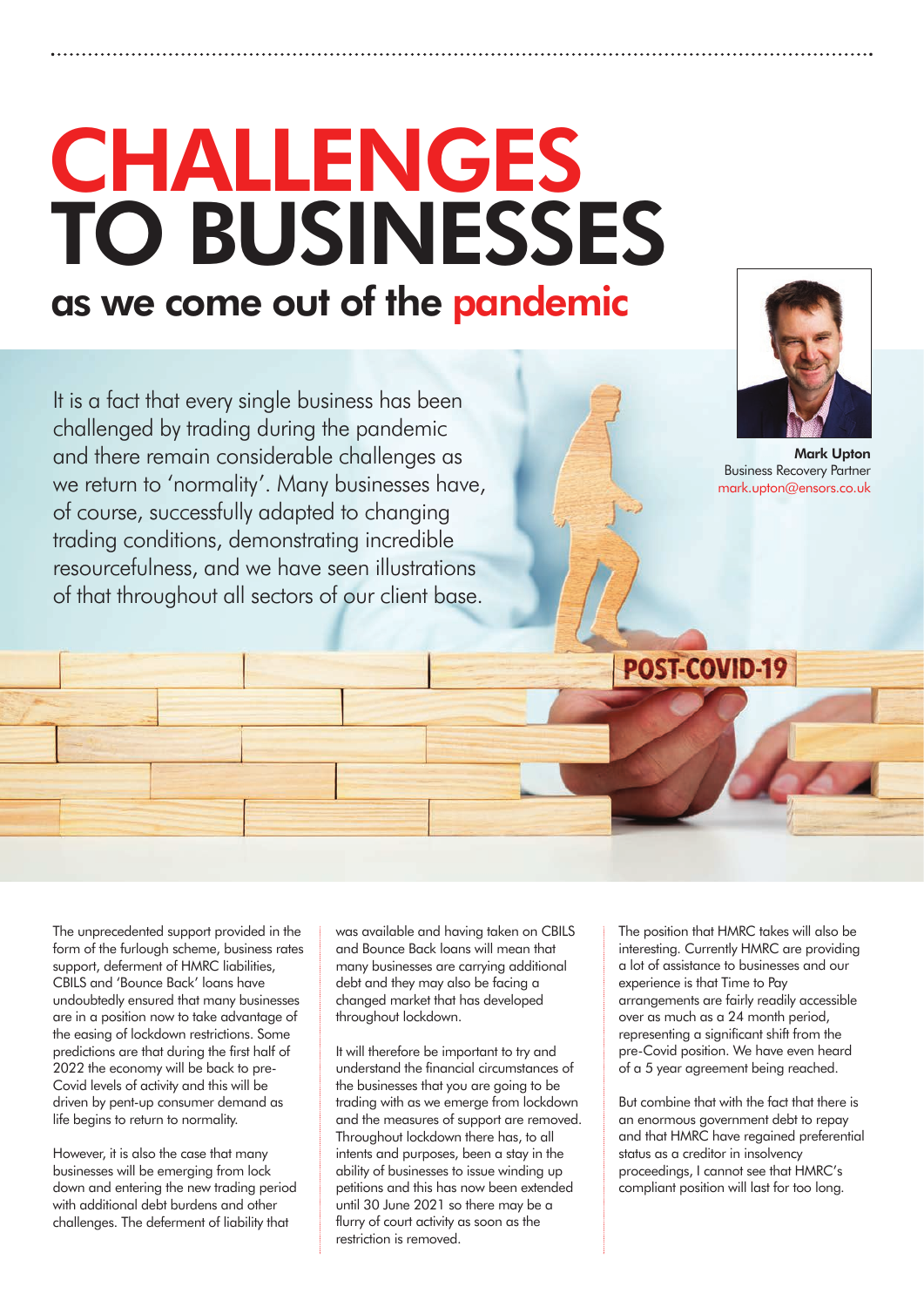### The Budget, the Superdeduction and the Extended Loss Carry Back

On the face of it, the March Budget gave businesses several valuable new reliefs, to help cashflow and to incentivise investment through these (hopefully!) latter stages of the pandemic. For many businesses these will indeed be valuable, but think before you claim them, as the increase in corporation tax to 25% from April 2023 will have an impact.

THAT

GLITTERS IS

NOT GOLD



Robert Leggett Tax Partner

**THE PLANT & MACHINERY SUPERDEDUCTION**

The "superdeduction" will give companies (not unincorporated businesses – more on that later…) a Capital Allowance of 130% on their qualifying "main pool" plant and machinery expenditure. Pretty exciting stuff (for a tax adviser!). This is much better than writing down allowances at 18%, and still an improvement even if you were able to claim a 100% deduction under the Annual Investment Allowance (AIA).

With a corporation tax rate of 19%, this means that a profitable company spending £100,000 on new machinery would find it only costs them £75,300, whereas under the AIA it costs them £81,000 (Note: the temporary £1m AIA has been extended until 31 December 2021, before it is, theoretically, due to revert to £200,000 per annum).

There are restrictions to think about:

- The relief will only be available for expenditure incurred from 1 April 2021 until 31 March 2023. Apportionments apply for periods that straddle 31 March 2023;
- Any expenditure under a contract entered into before 3 March will not be eligible;
- n Only new assets are eligible; second-hand purchases will not qualify;
- The relief will not apply to cars, long-life assets, assets for leasing out, in the period of cessation, or in certain tax avoidance scenarios.

All well and good, but what's the catch?

Ordinarily, when an asset is disposed of that has been subject to a Capital Allowance claim, the disposal price is deducted from the Capital Allowances pool (the residue of Capital Allowance expenditure on which writing down allowances are claimed each year). It is only if that pool has been exhausted that a balancing charge will be crystallised; taxing so much of the disposal value as exceeds the pool.

With the Superdeduction, the expenditure will need to be kept separately, so a balancing charge will always arise on disposal. But of course, chances are the disposal will take place after the rise in corporation tax, and the balancing charge will be taxable at 25%... If it doesn't, then the balancing charge will be multiplied by a factor of up to 1.3 to reflect the additional tax relief claimed on acquisition.

**Example 1** looks at the effect of the change in tax rate and the balancing charge. As can be seen, upfront in 2021, the superdeduction is more beneficial than claiming under the AIA. However, if there was a substantial Capital Allowances pool to offset the balancing charge, then a claim this year under the existing AIA rules could actually be more tax efficient over the four year ownership period of the asset, as £6,250 of the £24,700 upfront saving under the superdeduction is clawed back because of the balancing charge, giving an overall saving of £18,450 compared to £19,000 under the AIA.

More stark is that if the expenditure is delayed until 2023 when the new tax rate comes in, then a claim under normal AIA will save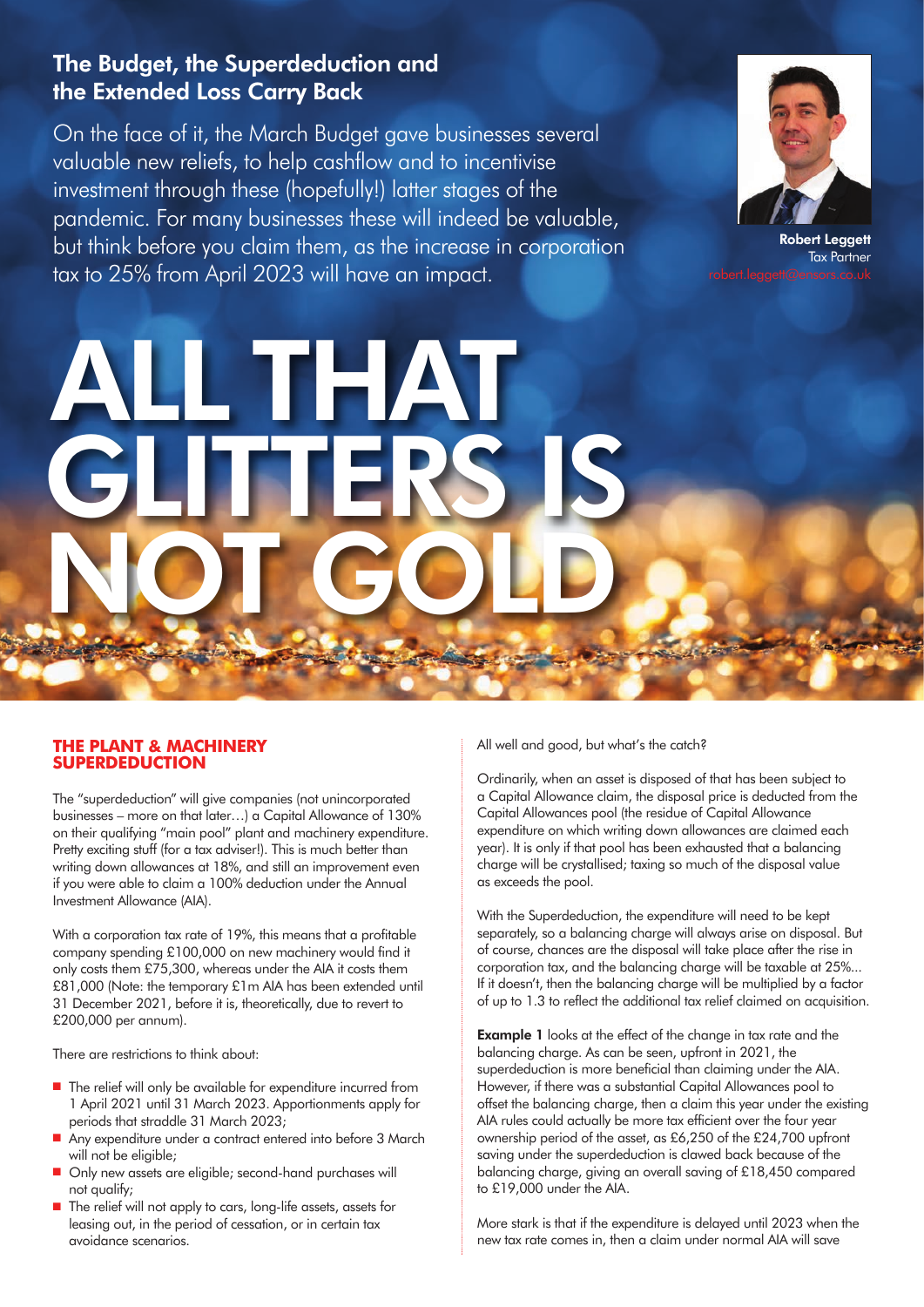more tax than the superdeduction even in year 1. This is because the higher corporation tax rate actually outweighs the 130% deduction. By the time a balancing charge is factored in, waiting for the AIA in 2023 looks much more generous.

What this really tells the cynic in me, is that having decided to pre-announce the rise in Corporation Tax rates, the Government realised that companies would be incentivised to delay their capital expenditure until April 2023; exactly the opposite of what they want to happen. The superdeduction is there to eliminate most of this effect, but for many businesses it will not be a reason to accelerate expenditure that they would not otherwise have been making. Of course what tax relief is really available after the end of the superdeduction will depend on what happens to the AIA between now and then, and whether your expenditure exceeds this and is only eligible to writing down allowances. Bigger businesses spending much larger amounts on plant and machinery may therefore still decide to accelerate expenditure. Some businesses may also have a limited plant and machinery pool so that the balancing charge point is not relevant.

So why hasn't the superdeduction been made available to unincorporated businesses? Because no income tax rises have been announced, so there is no reason for unincorporated businesses to defer capital expenditure.

As a side note, if it takes the superdeduction to stop companies deferring their plant and machinery expenditure until the new tax rate, then there is still a possibility that companies may look to defer revenue expenditure until after April 2023 to gain higher tax relief. This is likely to become more prevalent as the date approaches. Accelerating income (bearing in mind accounting standards), may also become the order of the day.

#### **50% FIRST YEAR ALLOWANCE FOR SPECIAL RATE POOL EXPENDITURE**

Special rate pool expenditure, which would receive a lower level of writing down allowance of just 6%, is not eligible for the superdeduction. However, a 50% First Year Allowance will instead be available for a two year period from 1 April 2021. This would cover items such as integral features in a building, including electrical installations, plumbing, heating and air conditioning etc.

### **EXTENDED LOSS CARRY BACK**

Businesses can normally carry back trading losses to the preceding year. The temporary extended loss carry back allows both companies and unincorporated businesses to carry back remaining losses to the preceding three periods.

For Corporation Tax, the extended relief applies where the loss is made in a period ending between 1 April 2020 and 31 March 2021, or between 1 April 2021 and 31 March 2022. For Income Tax, the extended relief applies where the loss is reportable in either the 2020/21 or 2021/22 tax years.

A £2m cap applies in respect of losses arising in each of those two periods, and losses must be used against the earliest years first. This is slightly unfortunate, as where both periods are loss making, one will often find that the earlier loss making period has used up all of the profits which might otherwise be available for the later losses. For unincorporated businesses who are eligible, an extended carry back claim will almost certainly be the right thing to do in order to claim a refund as soon as possible. However, for companies, we must once again bear in mind the 2023 increase in Corporation Tax rates. In that case, some companies may find that by carrying the loss forward rather than using the carry back rules, they will relieve the loss at 25% rather than 19%, receiving a bigger refund. Of course, if cashflow right now is critical, then a refund may be preferable, even if it doesn't give the best long-term result.

For groups of companies, the £2m cap applies across the whole group, and the nominated company will need to submit an allocation statement to HMRC. However, a £200,000 deminimus threshold allows each company to claim up to that amount without being subject to the group cap or the allocation statement.

A claim will normally need to wait for the completion of the tax return for the loss making period. However, in cases where the loss can be proven to be large enough (for example, using management accounts), a claim up to the deminimus amount can be made at an earlier point in time.

Overall, the new reliefs are welcome temporary measures to help businesses through the current economic climate. However, they may not be as good as they initially appeared, and companies need to think carefully before making a claim or changing their investment plans.

### Example 1

#### Isaac Lott Hauliers Ltd purchases a new truck for £100,000 and keeps it for four years before selling it for £25,000

| <b>Purchase Date</b>                                                             | April 2021                         | April 2021                | April 2023 |
|----------------------------------------------------------------------------------|------------------------------------|---------------------------|------------|
|                                                                                  | With AIA                           | With Superdeduction       | With AIA   |
| Year 1 deduction                                                                 | 100,000                            | 130,000                   | 100,000    |
| CT saving @ 19%/25%                                                              | 19,000                             | 24,700                    | 25,000     |
| Sale 4 years later<br>Disposal proceeds<br>Balancing charge<br>CT charge $@25\%$ | 25,000<br>$\overline{\phantom{0}}$ | 25,000<br>25,000<br>6,250 | 25,000     |
| Total taxes saved                                                                | 19,000                             | 18,450                    | 25,000     |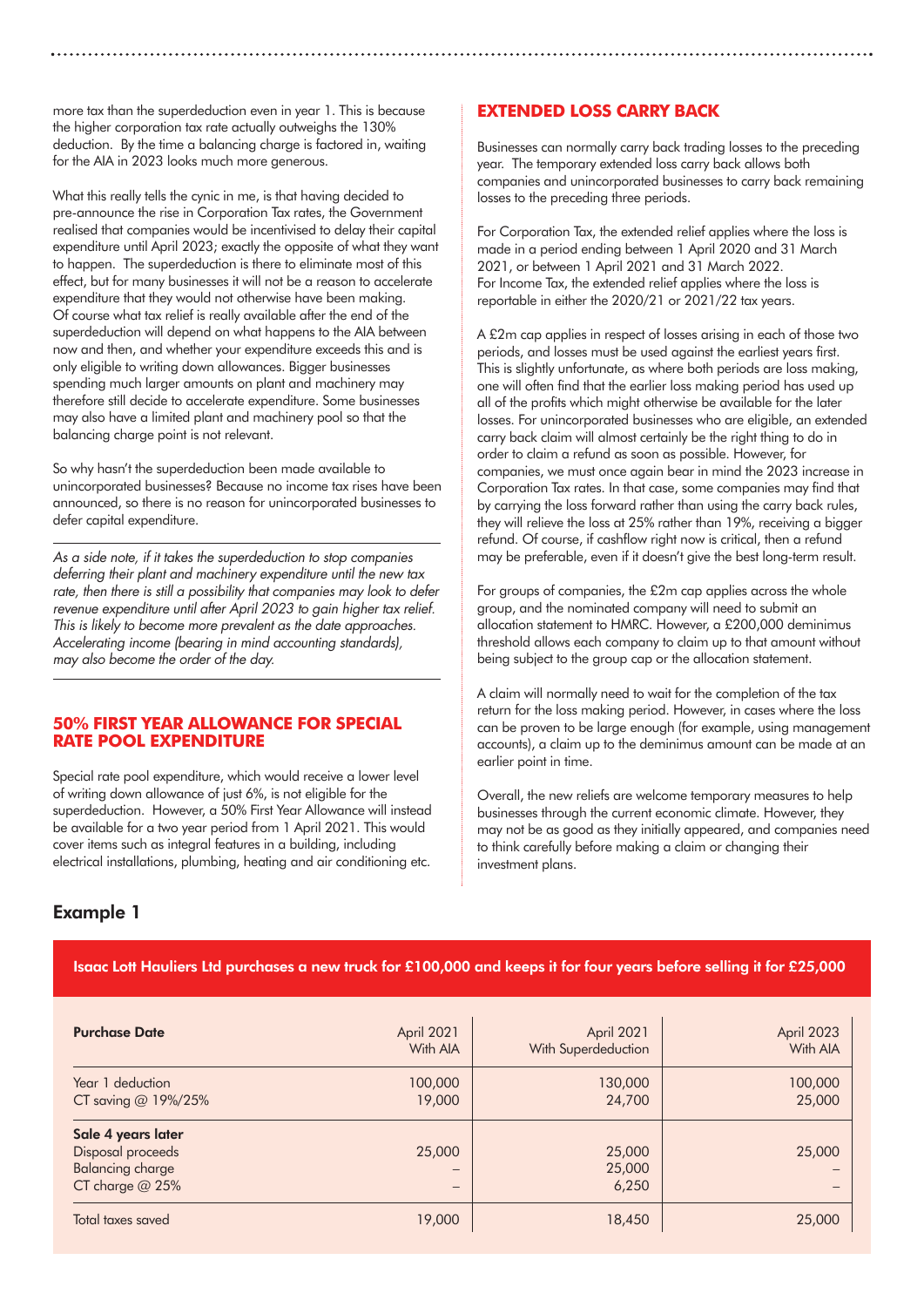### All change for VAT CONSTRUC



Helen Carey **VAT Director** helen.carey@ensors.co.uk

From 1 March 2021 there was a major change to VAT accounting for certain supplies of building and construction services. The new Domestic Reverse Charge (DRC) rules have shifted the responsibility for accounting for VAT from a VAT registered supplier to the customer.

The DRC will apply where:

- $\blacksquare$  the customer is registered for VAT in the UK, and
- n payment for the supply is reported within the Construction Industry Scheme (CIS), and
- $\blacksquare$  the services supplied are standard or reduced rated, and
- the supplier is not an employment business supplying either staff or workers, or both.

When the DRC applies, the invoice issued by a supplier:

- $\blacksquare$  should be net of any VAT due;
- must show that the reverse charge applies and the VAT rate; and n make clear that it is the customer's responsibility to account for VAT.

HMRC's suggested invoice wording is:

#### *"Customer to account to HMRC for the reverse charge output tax on the VAT exclusive price of items marked 'reverse charge' at the relevant VAT rate as shown above".*

VAT due from a customer where the DRC applies is included on the customer's VAT return in Boxes 1 and 4 (to the extent that the VAT is reclaimable under the normal rules). The net value is included in Box 7. The supplier should show the net value of the supply in Box 6 of its VAT return.

The DRC will not apply where a customer advises in writing that for that supply the customer is an:

- End User for example, an occupier or developer; or,
- An Intermediary Supplier.

When the DRC does not apply, the onus is on the customer to notify its status in writing to the supplier. Without notification from the customer that it is an End User or Intermediary Supplier VAT should not be charged on impacted supplies from 1 March 2021. VAT charged incorrectly because the DRC should have applied cannot be reclaimed by the customer. HMRC guidance on end users, intermediaries and notification can be read at: https://www.gov.uk/guidance/vat-reverse-charge-technical-guide

The cashflow effect of the DRC on contractors that utilise VAT paid by customers, pending submission of VAT returns, may be significant. Such businesses may become net VAT claimants and may wish to consider changing to monthly VAT returns to facilitate the recovery of VAT on business expenditure.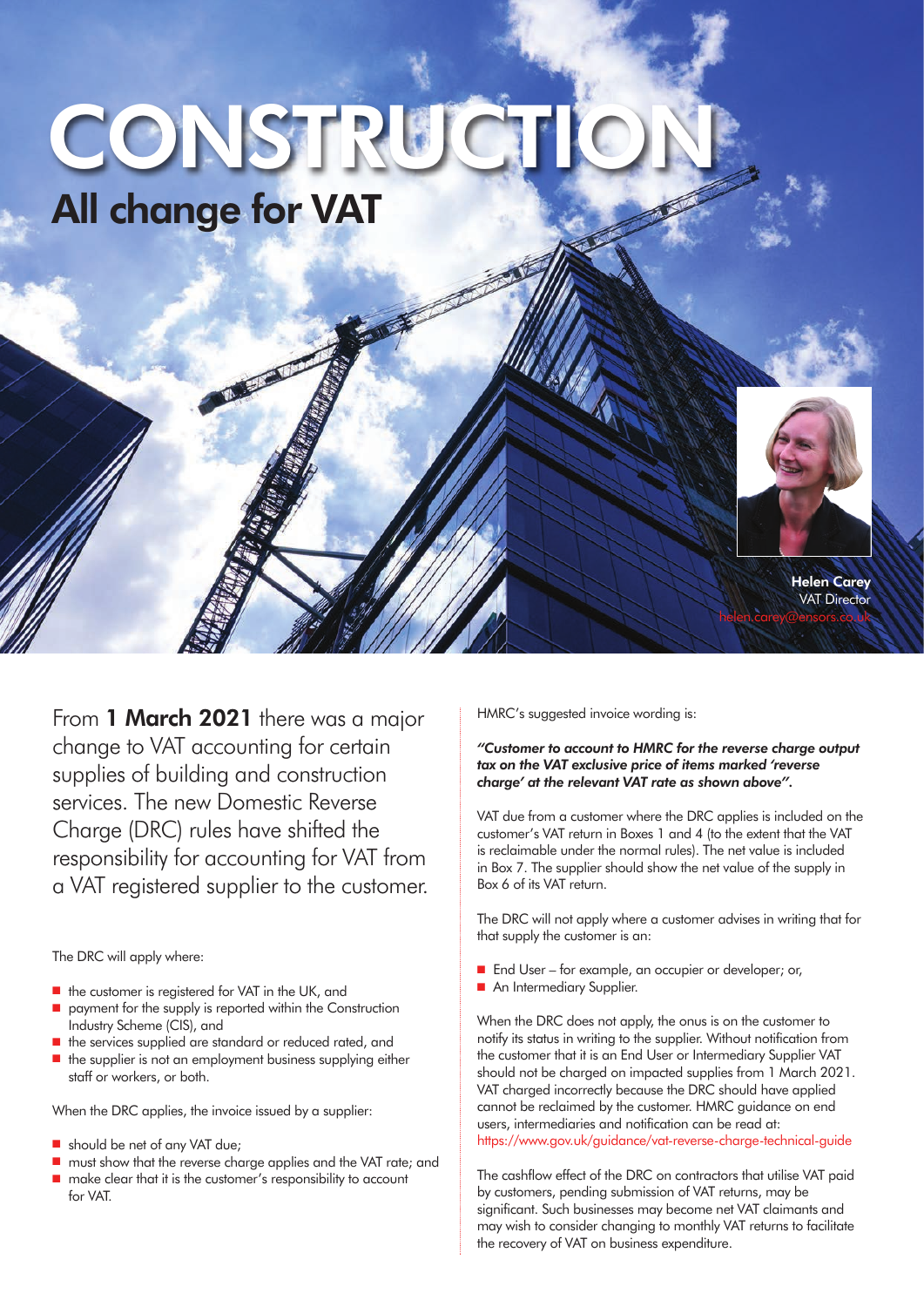## **Q&A** with Zoe McLaughlin

Zoe joined Ensors in 1998 as a student accountant, qualifying as a Chartered Certified Accountant in 2002. In the early years of her career Zoe worked alongside a wide variety of clients including corporates, partnerships, sole traders and charities before choosing her final career path in Corporate Services. in 2016, she took on responsibility for managing the whole Corporate Services group in Ipswich as well as the specialist Pension team. In 2018 and following a very busy and successful year, Zoe was promoted to a Director and in April 2021 she was again promoted to Associate Partner.

### Why did you choose to go into Accountancy?

I didn't choose it at all. I wanted to work in Insurance. My first job interview was at an Insurance consultancy firm. When I got there, I realised that the agency had misled me, and the role was in the accounts department studying for AAT. I got the job and I never looked back!

### Why did you choose Ensors?

I moved to Ensors as I wanted to develop beyond AAT and Ensors were offering a study package to progress with the ACCA exams. I was also aware of the strong reputation it had in the local area and was keen to join a growing firm.

### What do you really enjoy about your job?

I love the variety that my role gives me not only in dealing with different business types; Companies, Pensions schemes, Charities but also the variety in sectors; Manufacturing, Software, LATCOs. The list is endless. As an auditor you are privileged to gain a unique insight into a client's business and operations and can really add value in advice that is given.

#### What is the most unusual task you have been asked to carry out?

I haven't really been asked to do anything unusual, but I've attended some interesting stock takes counting all manner of items in warehouses, in the rain, in hard hats and in steel-toe cap boots!

### What was your first day at work like?

My first day at work was back in May 1998 so I don't remember it vividly. It was very different back then. Most of our work was done on paper. We had typing pools, dot matrix printers and dial up internet connection!

### What's your favourite TV programme?

There is nothing better than to round off a hard day at work with a catch up of my favourite soaps; East Enders, Coronation street and if I can fit it in Emmerdale and Holby City… I love them all!